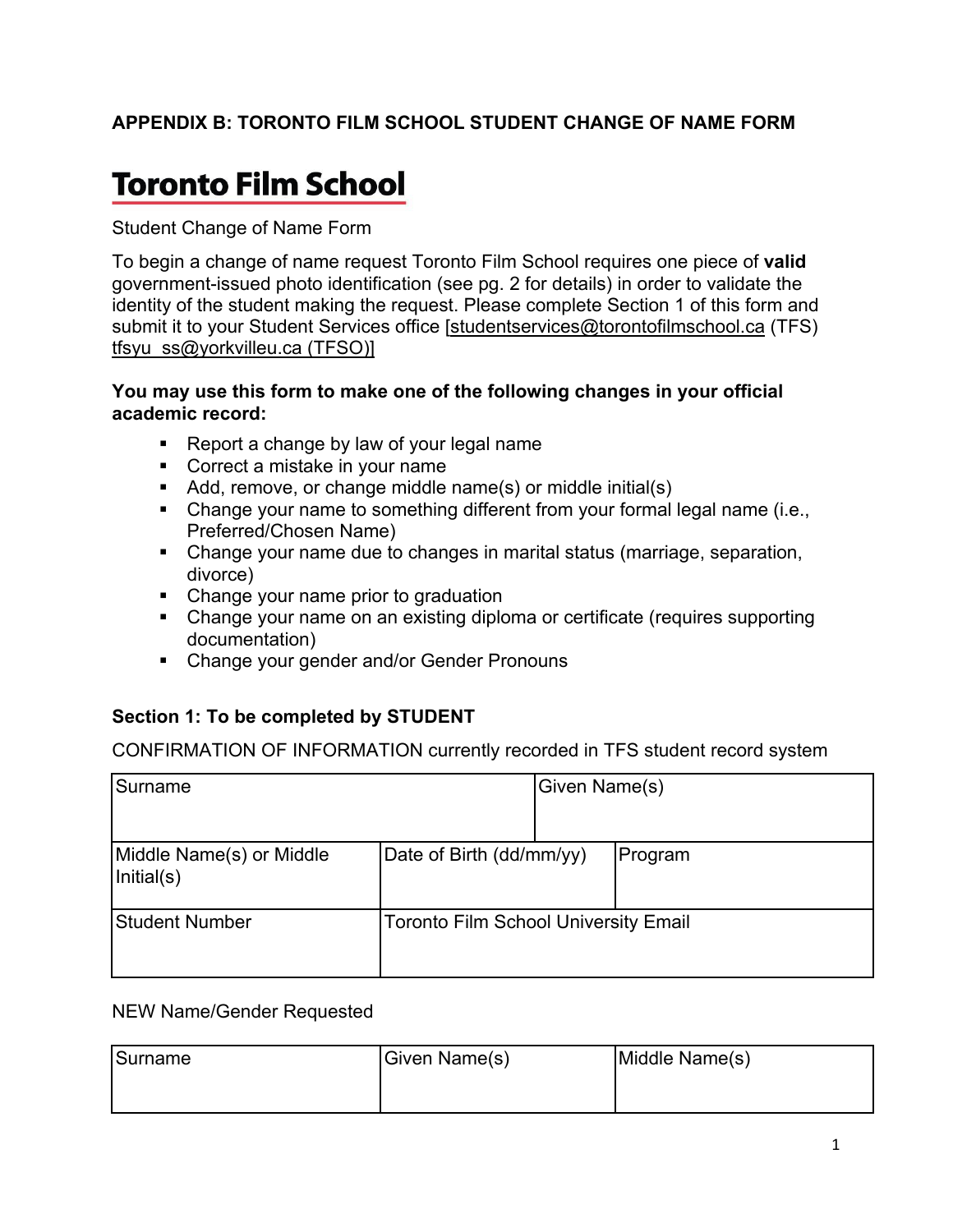Gender (Leave blank if you are not making a change of gender/Gender Pronouns request)

☐Male ☐ Female ☐ Gender non-binary ☐ Transgender ☐ Prefer to self-describe:

Gender Pronouns (i.e. he/his, she/her, they/their, etc.):

 Note: Gender is not disclosed on the official academic record and will be used internAlly only. This is collected in order to ensure the accurate gender information is on file in line with how the student identifies. Only Student Services staff will have access to this information. For any questions on collection of this data please contact your Student Services Office (studentservices@torontofilmschool.ca or tfsyu ss@yorkvilleu.ca).

Graduation Status

Please check one of the following Graduation Statuses:

 $\Box$ I expect to graduate within 3 months of completing this form

 $\Box$ I will not be graduating this year

☐I already have a diploma/degree from Toronto Film School and will be requesting a replacement diploma/degree

| Sign and Date<br>I have read and understand<br>the information provided on<br>this form |              | By signing below you acknowledge that when any changes to your name<br>are made, the name will be used on your official academic record,<br>transcript, and diploma/degree. If your name has been changed to<br>something other than your formal legal name (e.g. Preferred/Chosen<br>Name), future employers, licensing bodies, student loan issuers, and other |               |                                             |                 |  |  |  |
|-----------------------------------------------------------------------------------------|--------------|------------------------------------------------------------------------------------------------------------------------------------------------------------------------------------------------------------------------------------------------------------------------------------------------------------------------------------------------------------------|---------------|---------------------------------------------|-----------------|--|--|--|
| $\Box$ Yes<br>$\square$ No                                                              |              | educational institutions may require legal proof that the transcripts and<br>diplomas/degrees being used are legitimately yours. Your previous TFS<br>student ID card must be surrendered to student services.                                                                                                                                                   |               |                                             |                 |  |  |  |
|                                                                                         |              |                                                                                                                                                                                                                                                                                                                                                                  |               |                                             |                 |  |  |  |
| Signed:                                                                                 |              |                                                                                                                                                                                                                                                                                                                                                                  | Date(ddmm/yy) |                                             |                 |  |  |  |
|                                                                                         |              |                                                                                                                                                                                                                                                                                                                                                                  |               |                                             |                 |  |  |  |
| Section 2: To be completed by Toronto Film School STAFF                                 |              |                                                                                                                                                                                                                                                                                                                                                                  |               |                                             |                 |  |  |  |
| Proof of Identity<br>Confirmed                                                          |              | Type of Identification Presented                                                                                                                                                                                                                                                                                                                                 |               | Supporting Documentation (If<br>applicable) |                 |  |  |  |
| $\Box$ Yes                                                                              | Processed by | Signature of Staff                                                                                                                                                                                                                                                                                                                                               |               |                                             | Date (dd/mm/yy) |  |  |  |
| $\Box$ No                                                                               |              |                                                                                                                                                                                                                                                                                                                                                                  |               |                                             |                 |  |  |  |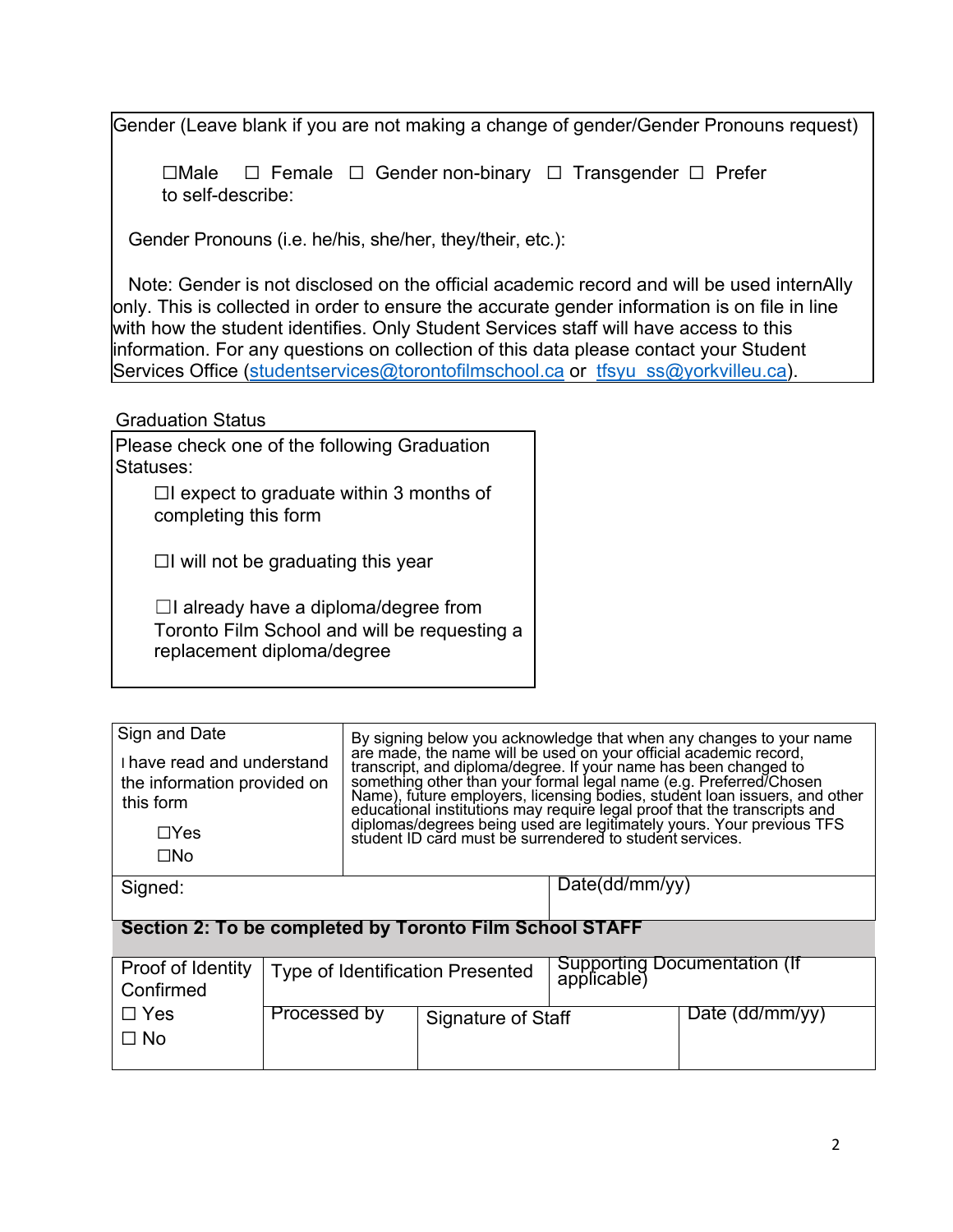Changing your name to something different than your formal legal name?

It is important to know that ANY changes to your name will be reflected on your official academic record, transcripts, certificates, and diploma/degree. Changing your name to something other than your formal legal name may result in complications with the verification of your credentials and transcripts for things like job applications, student loans (OSAP/Bank Loans), taxes (T2202A), professional licensing bodies, and applications to other educational institutions (e.g., graduate school applications, universities transfers). **It is the sole responsibility of the student or graduate to resolve or deal with issues resulting from a name change.**

Students who wish to avoid some of the problems discussed above might consider changing their name back to their formal legal name before graduation. You may do so by submitting this form to the Registrar's Office before the deadline for name change before the convocation.

# **TFS Student ID**

Your TFS student ID card must match your current active name on YSIS. Valid government-issued photo identification matching a current or previous registered name in YSIS must be presented when you visit the student services office to obtain a replacement card. Your previous ID card must be surrendered in order to avoid a replacement fee.

# **MyTFS Login**

MyTFS login username can be changed after you have changed your name on the official academic record by submitting an AskTFS support ticket request. Please note that the change may take some time due to processing of the request.

# **Email Address**

If you wish to change your individual email address after you have changed your name, you may do so by opening an AskTFS support ticket.

# **Valid Identification**

The following is a list of identity documents that Toronto Film School accepts (where applicable): Birth certificate, Passport, Canadian Driver's License, marriage certificate, separation/divorce order/judgement, certificate or court order made under a provincial change of name act or similar legislation, Provincial Photo Card, Certificate of Indian Status, Canadian Citizenship Card, Canadian Permanent Resident Card, Canadian Armed Forces Identification Card, Canadian Study Permit, Canadian Work Permit, and Canadian Immigration documentation. Please note, your photo ID must be currently valid (i.e., not expired), match the name on Toronto Film School's record system, and contain a photo no more than 5 years old.